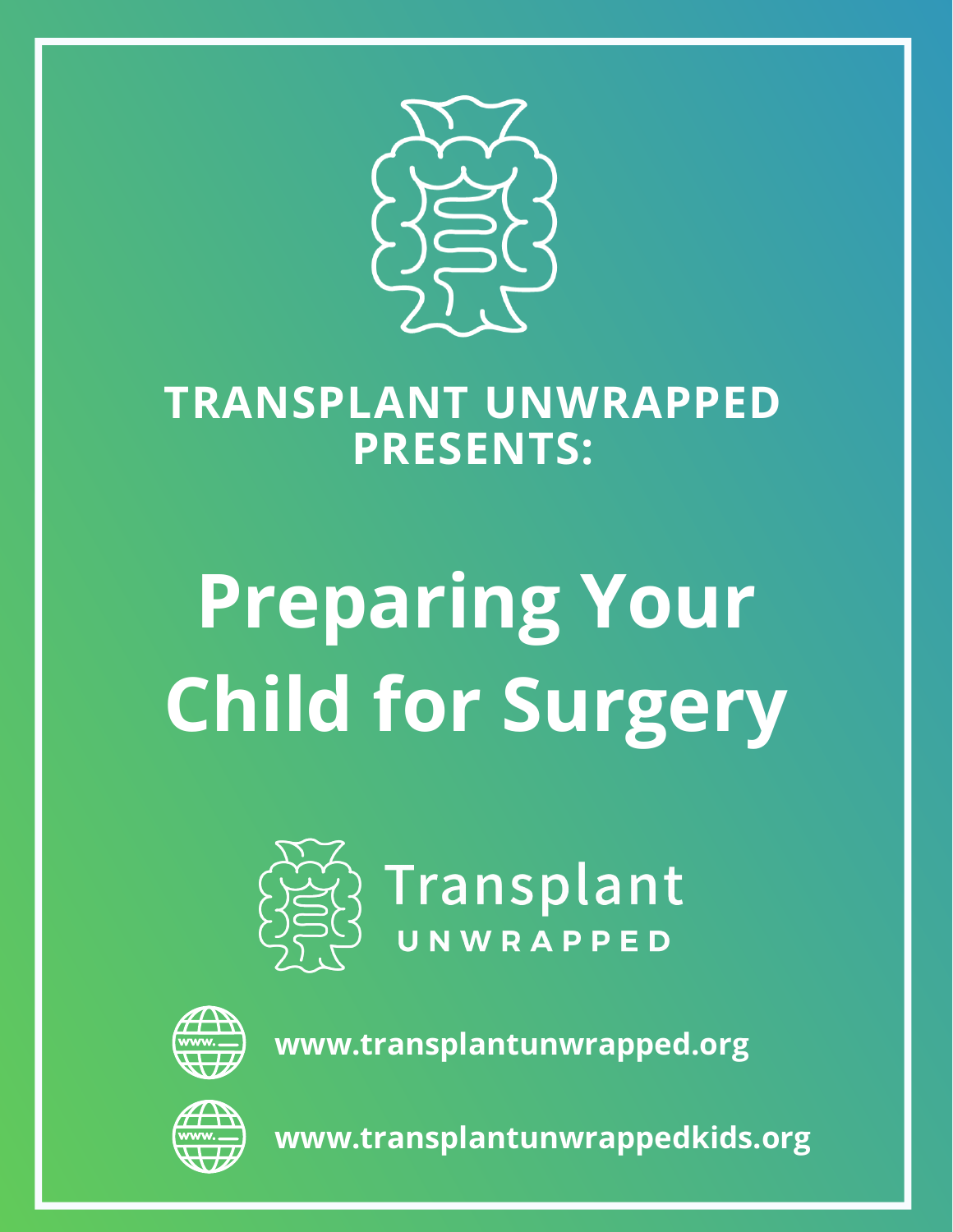### **Step One: Prepare Yourself**



**Learn as Much as You Can:** Before speaking with your child about an upcoming surgery or procedure, educate yourself as much as possible about your child's condition, the procedure, and what will happen before and after, including pain control, wound care, and recovery time. **Do not be afraid to ask questions.** Your child's care team is there to answer any questions or qualm any fears you may have.

**Set the Tone:** Make sure you **remain calm** when speaking to your child about an upcoming surgery or procedure. Children tend to model what they see in their parents and caregivers. If you stay calm, it can help to ease your child's anxiety.

## **Questions to Ask Before Surgery**

#### **Basic Questions:**

- How long will the surgery or procedure take?
- How will I be updated during the surgery or procedure?
- How long do you expect my child to be in the hospital after the surgery?
- How will my child's pain be controlled after surgery?
- How can I best help my child after their surgery?
- Will my child wake up with any tubes or drains?
- Can my child tour the hospital before their surgery?
- Will my child need any therapies (PT, OT, Speech) after surgery?

#### **Gastrointestinal Specific Questions:**

- When do you expect my child to wean from TPN and/or tube feeds after their surgery or transplant?
- How often will my child need scopes to check for rejection after their intestinal or multivisceral transplant?
- Will my child wake up with an ostomy? If yes, will the ostomy be permanent or temporary?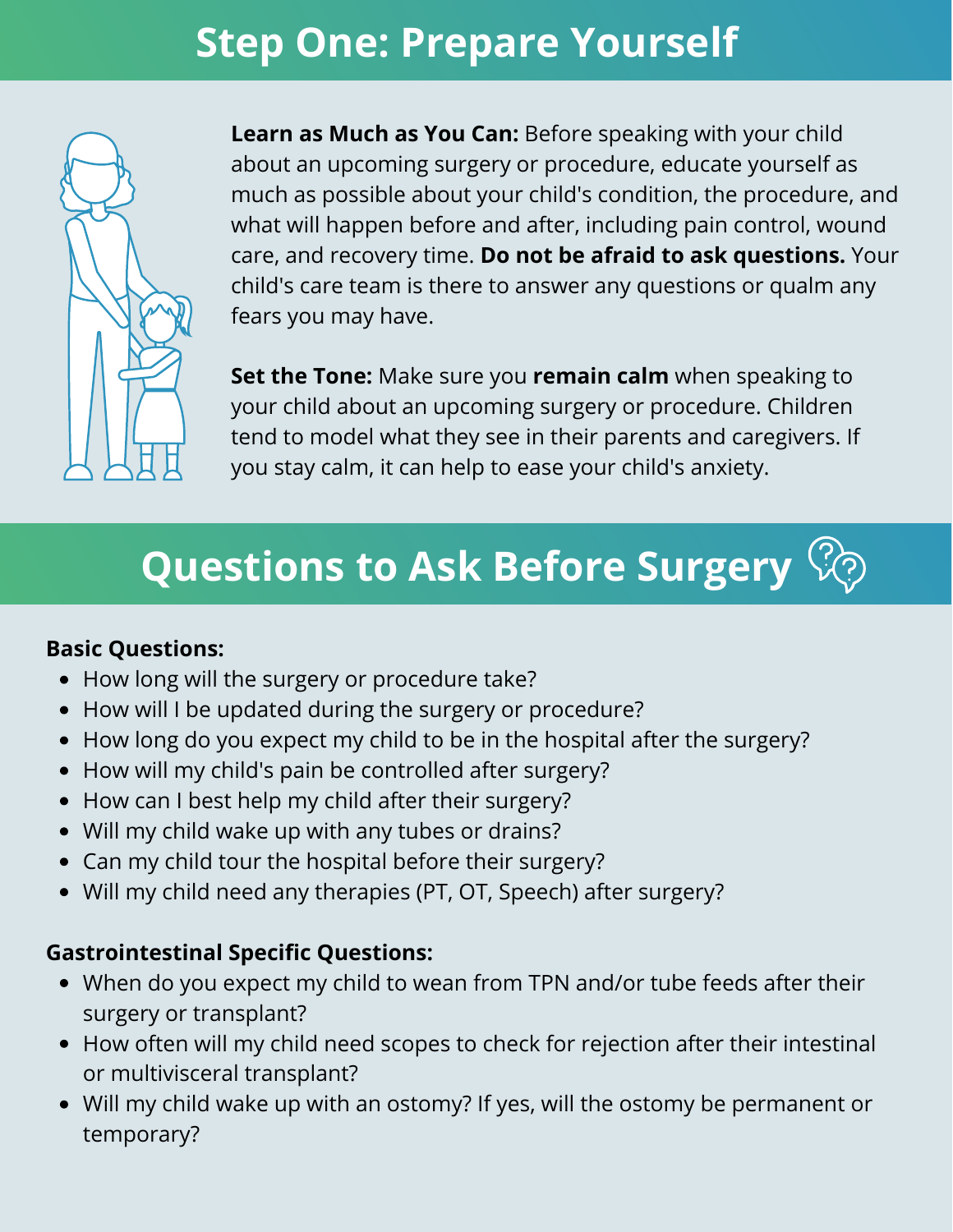## **Age-Specific Preparation Tips**



**Infant**

**(0-12 months)**

#### **Common Causes of Stress**

- Separation from parents.
- Unfamiliar caregivers, sights, sounds, smells.
- New routines.

#### **How You Can Help:**

- Remain calm and hold your baby when possible.
- When your baby cannot eat, try to hold or rock your baby.
- Bring a favorite blanket or pacifier to the hospital.
- Listen to their favorite music, sing or talk, or read a book.



**Toddler**

**(1-3 years)**

#### **When to Prepare:**

Explain the procedure the day before to help avoid making your child overly anxious.

#### **Common Causes of Stress**

- Being left alone.
- Loss of normal comforts.
- Large amounts of medical equipment in the surroundings.

#### **How You Can Help:**

- Give your toddler the choice of bringing a toy or blanket.
- Explain the staff and their roles.
- Provide simple explanations.
- Read books about going to the hospital.

#### **When to Prepare:**

Explain the procedure the day before to help avoid making your child overly anxious.

#### **Common Causes of Stress**

- Being left alone.
- Fear of needles and shots.
- Fear of, or the anticipation of pain.

#### **How You Can Help:**

- Explain the procedure in simple terms.
- Remind your child they did not do something wrong, and this is not a punishment.
- Give them choices, such as bringing a favorite toy.
- Check to see if your center allows tours of the hospital.



### **Pre-School (3-5 years)**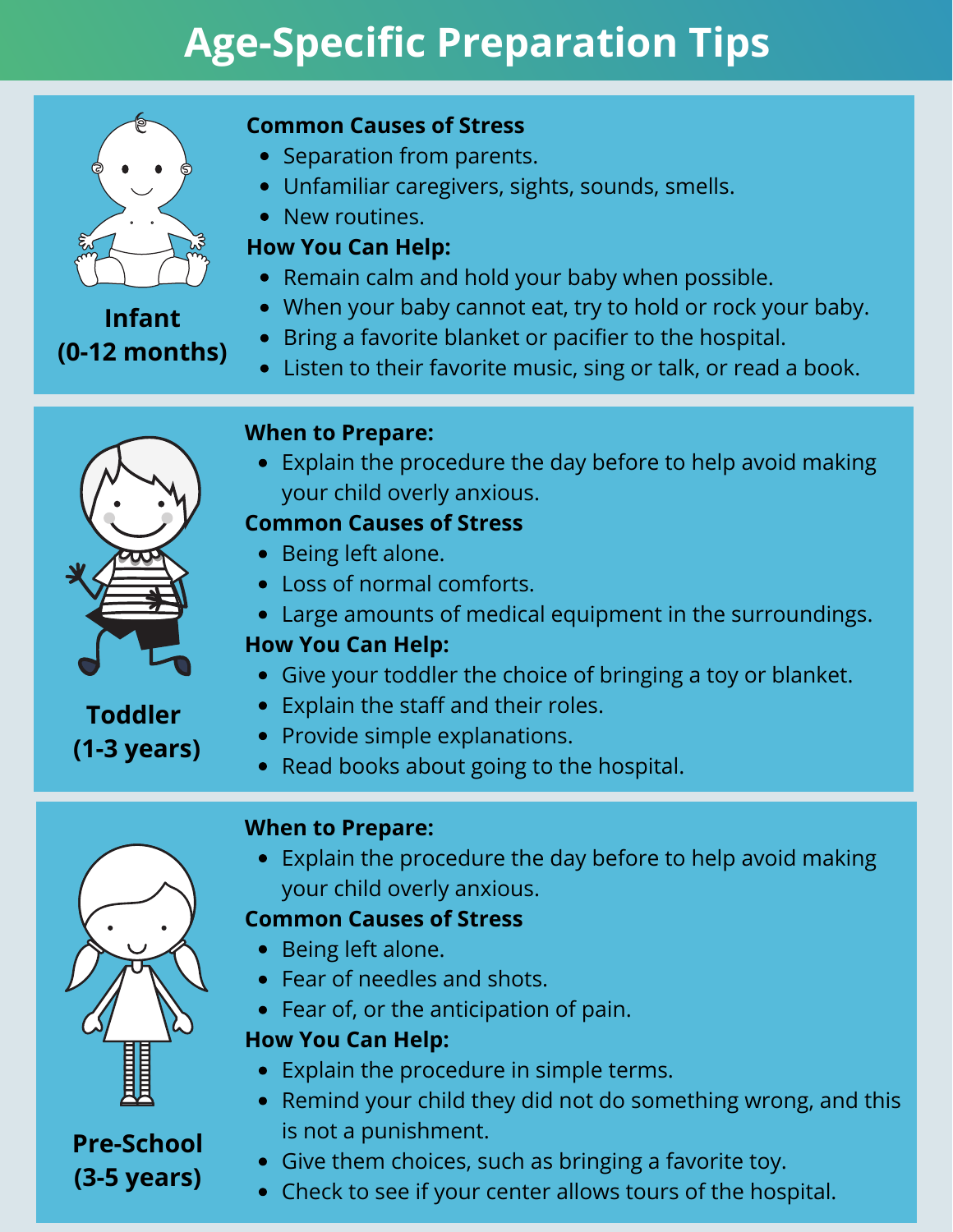### **Age-Specific Preparation Tips**

#### **When to Prepare:**

Explain the procedure about one week in advance to help avoid making your child overly anxious.

#### **Common Causes of Stress**

- Loss of control.
- Fear of or anticipation of pain.
- Fear of needles.
- Fear of waking up during surgery.
- Fear of damage to their bodies.

#### **How You Can Help:**

- Remind your child they did not do something wrong, and this is not a punishment.
- Explain how the surgery will help your child.
- Give them choices; it provides them with a sense of control.
- See if your transplant center or hospital allows tours to become familiar with the environment.
- Remind your child the surgery is performed to correct a problem, not create a new one.



**(12-18**

**years)**

**Elementary**

 $\frac{1}{2}$ 

ெ

**School**

**(5-12 years)**

### **When to Prepare:**

• Involve a teenager from the very beginning. Teens like to be a part of the decision-making process.

#### **Common Causes of Stress**

- Loss of control and fear of the unknown.
- Changes in appearance.
- Fear of surgery, its risks, and associated pain.
- Fear of waking up during operation or fear of not waking up.

#### **How You Can Help:**

- Remind your child they did not do something wrong, and this is not a punishment.
- Explain how the surgery will help your child.
- Give them choices; it provides them with a sense of control.
- See if your transplant center or hospital allows tours to become familiar with the environment.
- Remind your child the surgery is performed to correct a problem, not create a new one.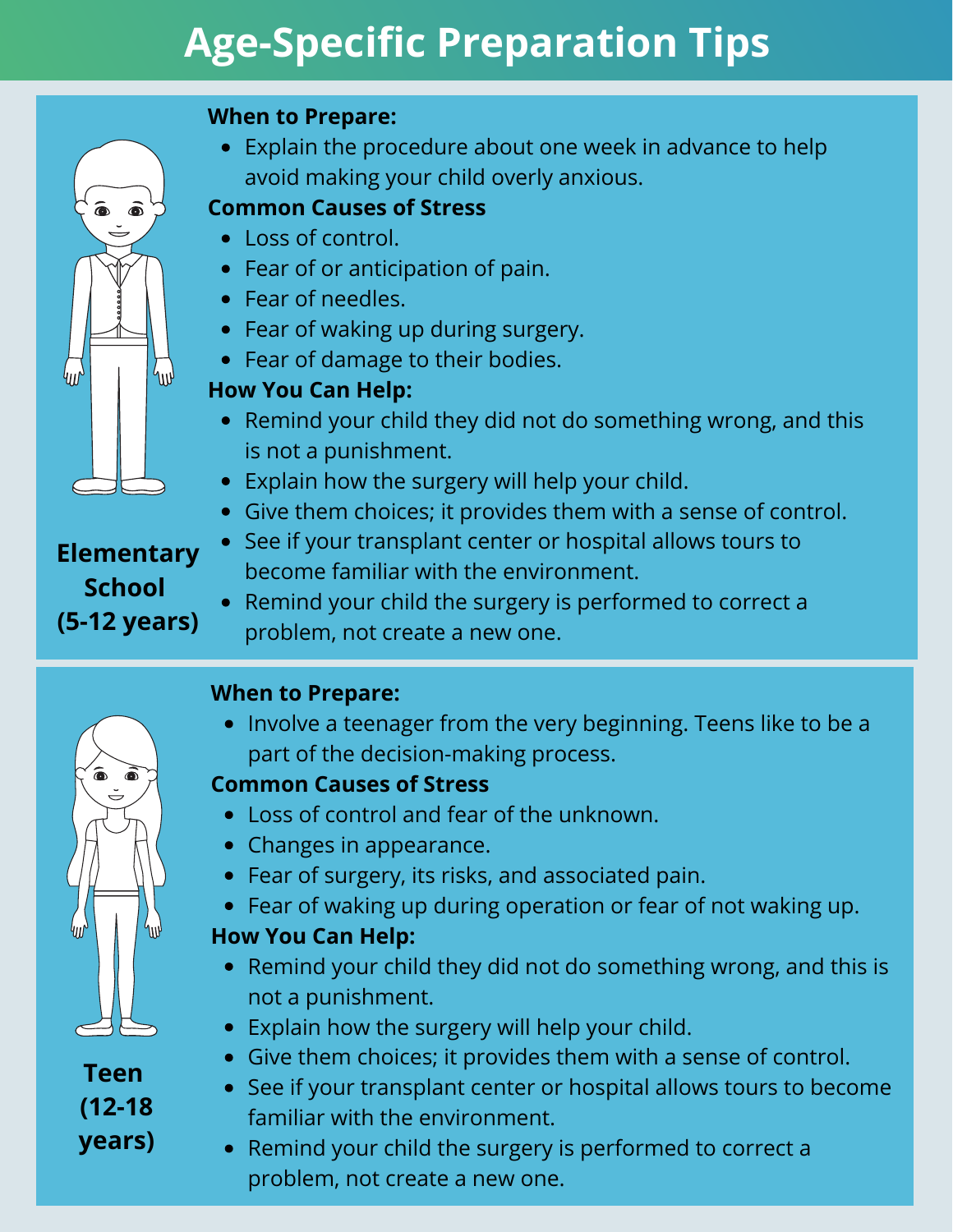### **Age-Specific Preparation Tips**

**A note about timing:** Your child understands things based on their age and developmental level. The younger the child, the closer to the surgery or procedure you should prepare them.



### **Speaking to Your Child About Surgery**

- **Educate** your child about the surgery based on their age level.
- Ask your child what they know about the upcoming surgery so you have a baseline of what they understand.
- Use short and simple words, in a calm, quiet enviroment.
- Be thoughtful with your **choice of words** (Ex: instead of 'cut,' say 'create an opening.').
- **Encourage questions** and sharing of feelings.
- If your child asks a question about their upcoming surgery, be honest.
- Tell your child that going to the hospital does not mean that they have done something wrong.

### **DO'S DONT'S**

- Do not give answers to questions you do not know the answers to. Tell your child you do not know, but will find out.
- Do not promise that your child will have no pain; rather, Tell your child they will be given medicine for pain and learn other ways to make pain go away.
- Do not make promises that you may not be able to keep about the operation and the hospital.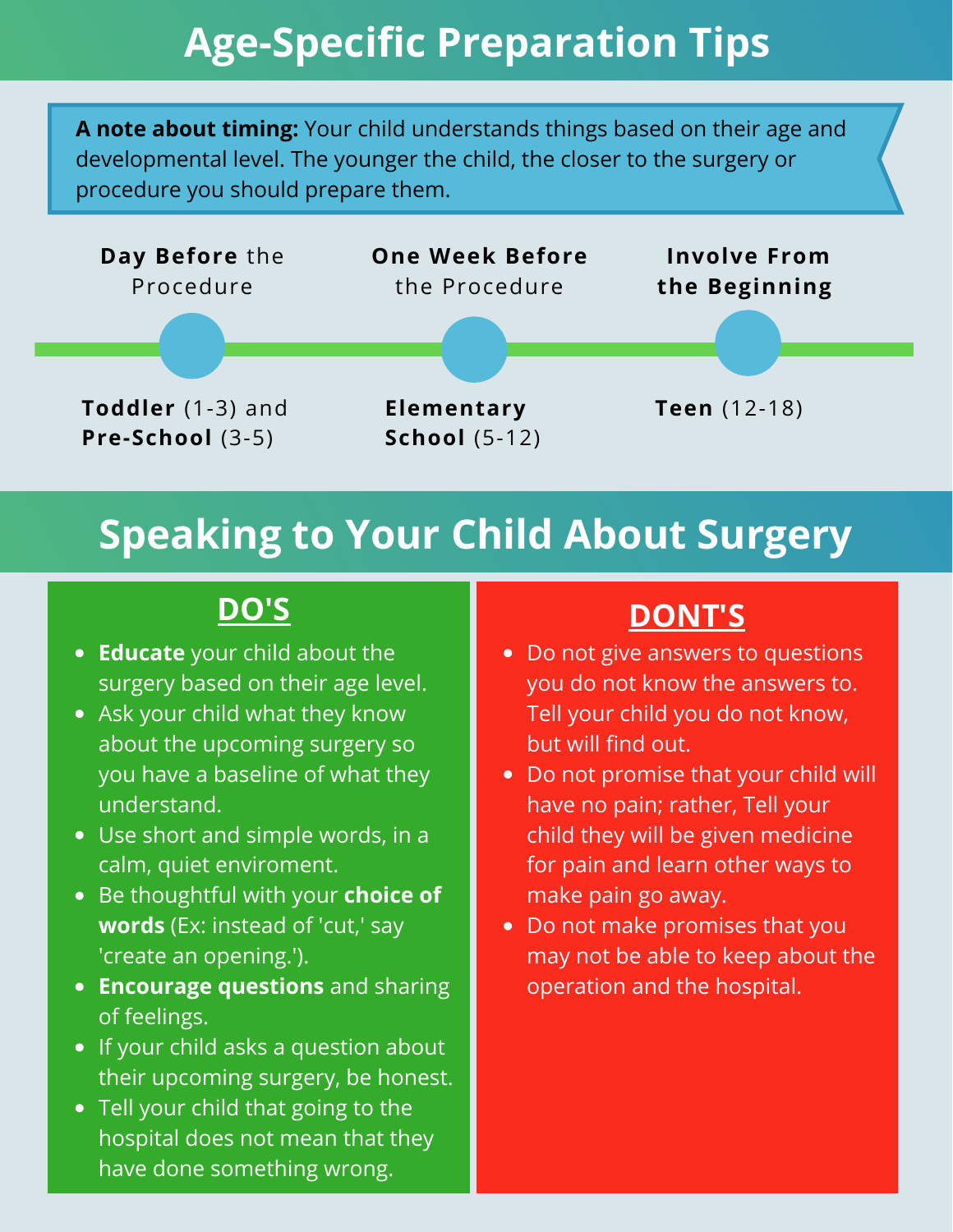### **Kid-Friendly Surgical Terms and Explanations**

**Anesthesia:** This is the medicine that makes you take a nap or stay asleep during surgery.

- When discussing anesthesia with your child, avoid using the phrase "put to sleep," as children often associate this with euthanizing a pet.
- Avoid using the word "gas."
- Tell your child they will take a nap after a special doctor (the 'sleep doctor' or anesthesiologist) gives them some medicine.
- Reassure your child that they will not see, feel, or hear anything during the surgery.

**Anesthesiologist:** The doctor who gives you the medicine to sleep during surgery.

**Blood pressure cuff:** This device is wrapped around your arm or your leg to check your blood pressure. The cuff squeezes your arm or leg when blood pressure is measured.

Be sure to tell your child the cuff will get tight and squeeze their arm but will slowly get looser and should not hurt.

**Electrodes:** These are small sticky pads connected to wires placed on your chest or legs to track your heartbeat during surgery.

Be sure to tell your child they do not hurt, but they may feel wet or cold.

**Incision:** The opening made on your body by the surgeon to do your surgery. The opening is closed when the surgery is done.

Avoid using the phrase "cut open."

I**V:** A small plastic tube placed in a vein under your skin. It is used to give you medicine and water (fluids).

**Mask:** A soft, clear plastic mask sometimes is used to give anesthetic medicine. When explaining this form of anesthesia to a child, avoid using the word 'gas.' Instead, use a phrase like 'sleepy air.'

**Pain medicine**: Medicine to help you not hurt.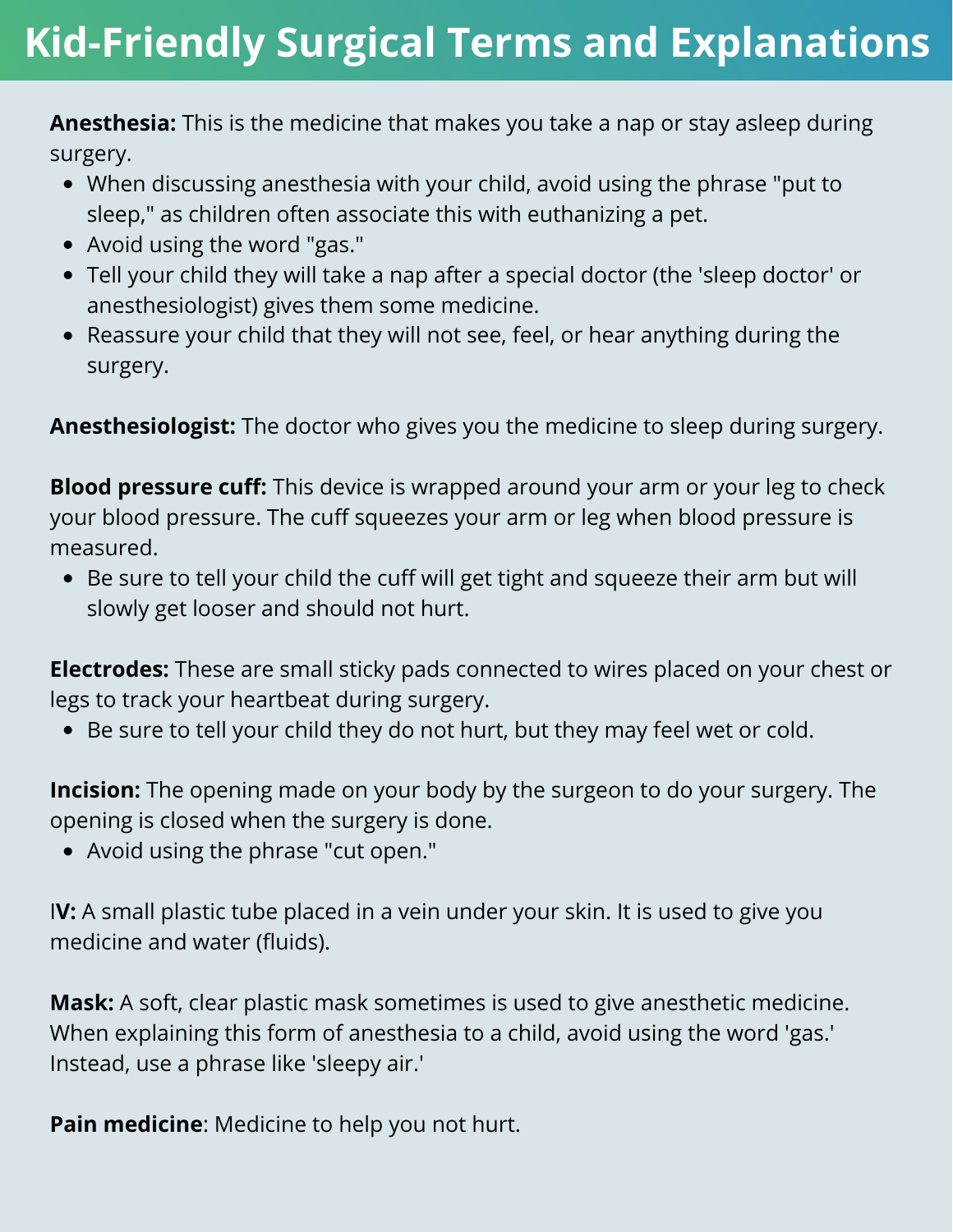### **Kid-Friendly Surgical Terms and Explanations**

**Pulse ox (pulse oximeter):** A small bandaid with a red light that allows doctors/nurses to know how much oxygen is in your blood.

**Pre-Op:** The room you wait in before surgery.

**Operating room (OR):** The room where surgery happens.

**PACU/Recovery Room:** the room you wake up in after surgery.

**Surgeon:** The doctor who does your surgery. A transplant surgeon is a special type of doctor that will do your transplant.

For an extensive listing of kid-friendly terms, please visit the **Transplant [Unwrapped](https://www.transplantunwrappedkids.org/glossary) Kids Glossary[.](https://www.transplantunwrappedkids.org/glossary)**